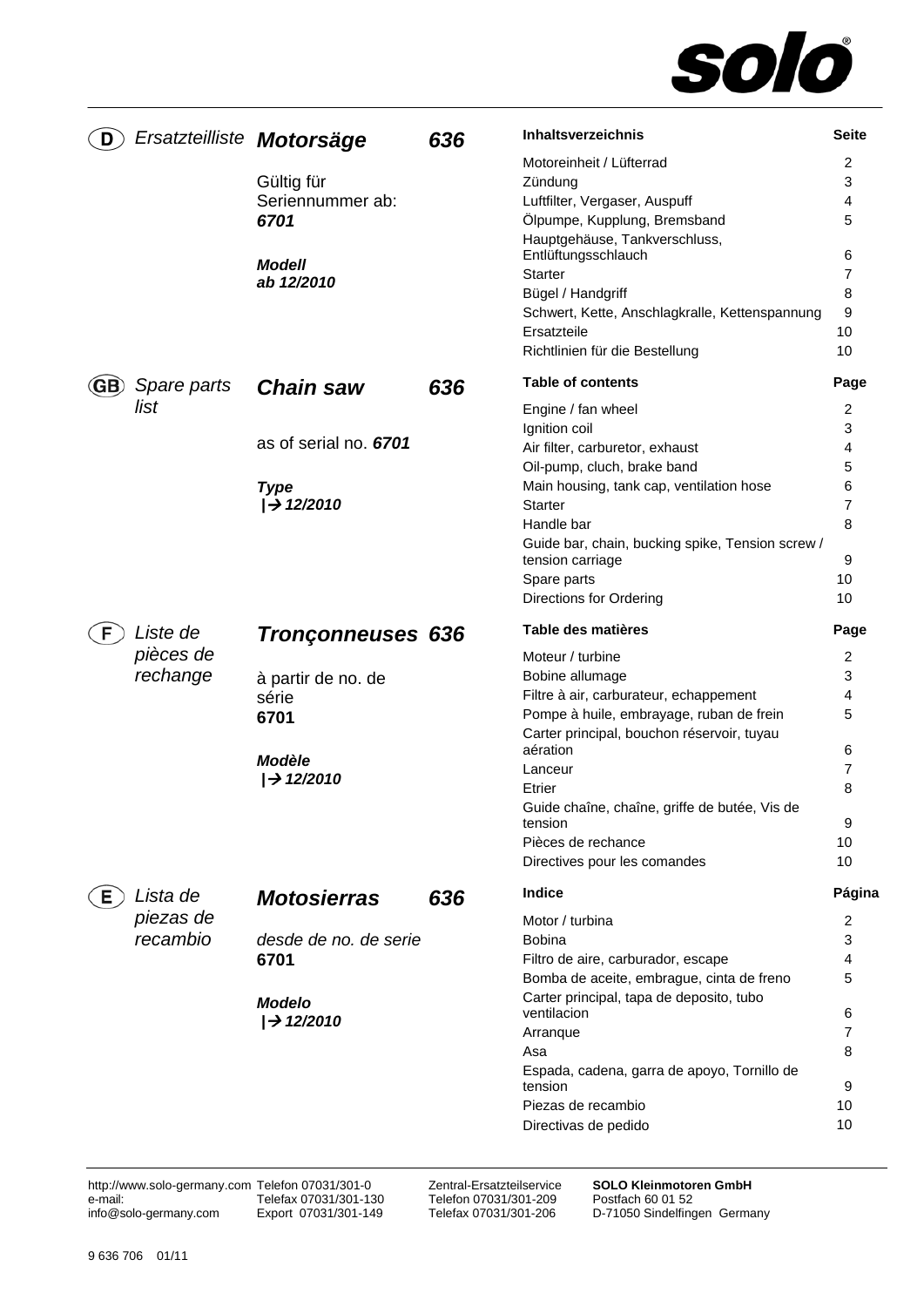**Motorsäge ; Chain saw ; Tronçonneuses ; Motosierras 636**



| Bild-Nr.<br>Pos.-No.<br>No.Pos. | Bestell-Nr.<br>Order-No.<br>No. de Cde | Menge<br>Quantity<br><b>Nombres</b> | Motoreinheit / Lüfterrad       | Engine / fan<br>wheel | Moteur / turbine          | Motor / turbina        |
|---------------------------------|----------------------------------------|-------------------------------------|--------------------------------|-----------------------|---------------------------|------------------------|
| Pos.-No.                        | Ref.-Nr.                               | Cantidad                            |                                |                       |                           |                        |
| $\mathbf{1}$                    | 22 00 198 52                           | $\mathbf{1}$                        | Kurbelwelle                    | Crankshaft            | Embiellage                | Ciqüenal               |
| 2                               | 21 00 364 25                           | $\overline{2}$                      | Lagerhülse mit Lager           | Sleeve                | Palier avec roulements    | Casquillo              |
|                                 |                                        |                                     | 12x38,17x17 mm enth. (-> 2, 3  | incl. $(-2, 3)$       | y inclus $(-2, 3)$        | incl. $(-2, 3)$        |
| 3                               | 00 62 280                              | $\overline{2}$                      | O-Ring $30x3$ mm <-)           | O-ring $\leftarrow$ ) | Joint torique <-          | Anillo $\leftarrow$    |
| $\overline{4}$                  | 00 54 237                              | $\overline{2}$                      | Wellendichtring 12x25x5 mm     | Oil seal              | Joint spy                 | Reten                  |
| $\overline{5}$                  | 00 55 134                              | $\mathbf{1}$                        | Sicherungsring 12x1 mm         | Circlip               | Circlip                   | Anillo de seguridad    |
| 6                               | 22 00 176                              | $\mathbf{1}$                        | Zylinder + Kolben,             | Cylinder + piston,    | Cylindre + piston,        | Cilindro + piston,     |
|                                 |                                        |                                     | Reparatursatz                  | repair kit            | kit de réparation         | juego de reparacion    |
|                                 |                                        |                                     | enth.: $(-56 - 11)$            | incl. $(-56 - 11)$    | y inclus $(-56 - 11)$     | incl. $(-56 - 11)$     |
| $\overline{7}$                  | 22 00 312                              | $\mathbf{1}$                        | Kolben Ø 38 mm                 | Piston                | Piston                    | Piston                 |
|                                 |                                        |                                     | enth. $(-57 - 10)$             | incl. $(-57 - 10)$    | y inclus $(-> 7 - 10$     | incl. $(-57 - 10)$     |
| 8                               | 20 48 386                              | $\mathbf{1}$                        | Kolbenring 38x1,5 mm           | Piston ring           | Segment                   | Anillo de piston       |
| 9                               | 00 55 278                              | 2                                   | Sprengring 10x0,8 mm           | Ring                  | Circlips d'axe de piston  | Anillo                 |
|                                 | 10 20 31 117 25                        | $\mathbf{1}$                        | Kolbenbolzen 9/5x28 mm <- )    | Piston pin <-)        | Axe de piston $\lt$ -)    | Bulon $\lt$ -)         |
| 11                              | 20 63 370                              | $\overline{2}$                      | Kurbelgehäusedichtung <- )     | Gasket $\lt$ -)       | Joint $\leftarrow$ )      | Junta $\leftarrow$ )   |
| 12                              | 00 15 282                              | $\mathbf{1}$                        | Stiftschraube M5x11 mm         | <b>Screw</b>          | Goujon                    | Tornillo               |
| 14                              | 00 55 290                              | 1                                   | Zackenring                     | Toothed washer        | <b>Baque</b>              | Anillo                 |
| 15                              | 23 00 730                              | 1                                   | Zündkerze RCJ6Y                | Spark plug            | <b>Bougie</b>             | <b>Bujia</b>           |
| 16                              | 00 31 194                              | $\mathbf{1}$                        | Scheibe 12x18x0,5 mm           | Washer                | Rondelle                  | Arandela               |
| 17                              | 60 74 650                              | $\mathbf{1}$                        | Mitnehmerschnecke              | Activator             | Entraineur à vis          | Activador              |
| 18                              | 60 42 630                              | $\mathbf{1}$                        | Scheibe 10x48x1 mm             | Washer                | Rondelle                  | Arandela               |
| 19                              | 35 00 429                              | $\mathbf{1}$                        | Fliehkraftkupplung M10x1       | Centrifugal clutch    | Embrayage centrifugue     | Embrague centriefugal  |
|                                 |                                        |                                     | enth. (-> 19, 20               | incl. (-> 19, 20      | y inclus (-> 19, 20       | incl. (-> 19, 20       |
| 20                              | 00 71 226                              | $\overline{2}$                      | Druckfeder 1,7x6,2x17,5 mm <-  | Pressure spring <-)   | Ressort de pression <-)   | Resorte de presión <-) |
| 21                              | 35 00 433 25                           | $\mathbf{1}$                        | Kupplungsglocke 3/8" spez.     | Clutch drum           | Cloche embrayage          | Campana embrague       |
| 22                              | 24 00 326                              | $\mathbf{1}$                        | Lüfterrad                      | Fan wheel             | Volant magnétique         | Turbina                |
|                                 |                                        |                                     | enth.: (-> 22 - 25             | incl. $(-22 - 25)$    | v inclus (-> 22 - 25      | incl. $(-22 - 25)$     |
| 23                              | 00 73 441                              | 2                                   | <b>Drehfeder</b>               | Spring                | Ressort                   | Resorte                |
| 24                              | 20 42 892                              | $\overline{2}$                      | Rasthebel                      | Lever                 | Levier                    | Palanca                |
| $\overline{25}$                 | 00 18 454                              | $\overline{2}$                      | Zylinderschraube M5x18 mm <- ) | $Screw < -$           | $\overline{Vis}$ <-)      | Tornillo <-)           |
| 26                              | 00 72 141                              | $\mathbf{1}$                        | Scheibe 9,2x18x0,7 mm          | Washer                | Rondelle                  | Arandela               |
| 27                              | 00 20 145                              | $\mathbf{1}$                        | Sechskantmutter M8x1           | <b>Nut</b>            | Écrou                     | tuerca                 |
| 28                              | 00 33 358                              | 4                                   | Distanzrohr 8/7,6x1,2x27,5 mm  | Spacer tube           | Entretoise                | Tubo distanciador      |
| 29                              | 00 72 140                              | 4                                   | Scheibe 5,2x12x0,5 mm          | Spring washer         | Rondelle                  | Muelle de disco        |
| 30                              | 00 18 340                              | 4                                   | Zylinderschraube M5x40 mm      | <b>Screw</b>          | $\overline{\mathsf{Vis}}$ | Tornillo               |
| 31                              | 00 52 226                              | 1                                   | Nadelkäfig 9x13x12,5 mm        | Needle sleeve         | Douille                   | Casquillo              |
| 32                              | 00 31 425                              | $\mathbf{1}$                        | Scheibe 8x14x0,5 mm            | Washer                | Rondelle                  | Arandela               |
| 33                              | 21 00 941                              | 1                                   | Motor komplett                 | Engine                | Moteur                    | Motor                  |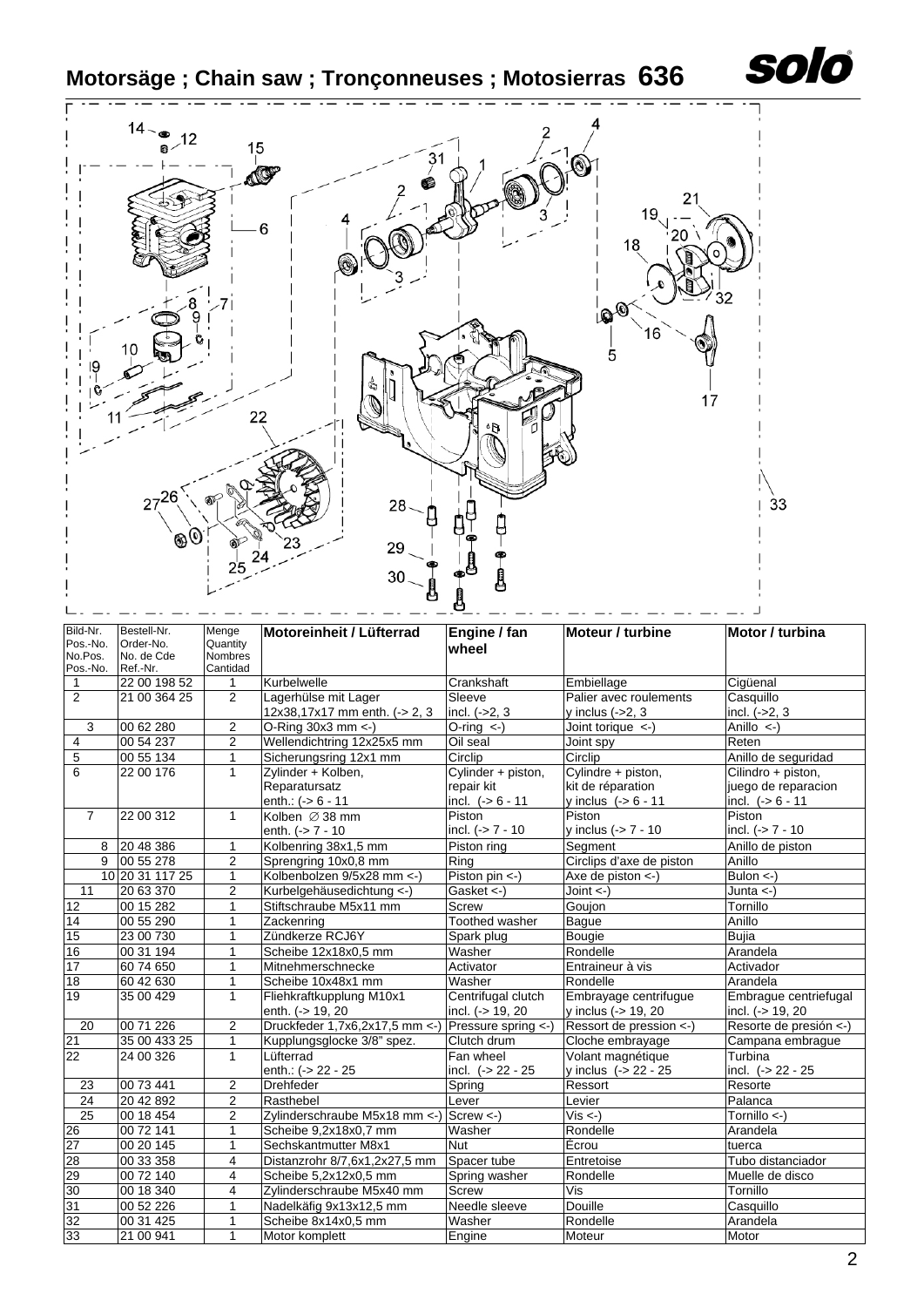



| Bild-Nr. | Bestell-Nr. | Menge          | Zündung                    | Ignition coil           | <b>Bobine allumage</b>       | <b>Bobina</b>              |
|----------|-------------|----------------|----------------------------|-------------------------|------------------------------|----------------------------|
| Pos.-No. | Order-No.   | Quantity       |                            |                         |                              |                            |
| No.Pos.  | No. de Cde  | <b>Nombres</b> |                            |                         |                              |                            |
| Pos.-No. | Ref.-Nr.    | Cantidad       |                            |                         |                              |                            |
|          | 23 00 8531  |                | Zündmodul, AOXIN           | Ignition module         | Bobine d'allumage            | <b>Bobina</b>              |
|          |             |                | enth. $(-) 1 - 3$          | incl. $( -2 1 - 3$      | y inclus $(-5)$ 1 - 3        | incl. $(-) 1 - 3$          |
| 2        | 00 73 347   |                | Kontaktfeder               | Contact spring          | Ressort de contact           | Resorte de contacto        |
| 3        | 00 84 621   |                | Zündkerzenstecker <-)      | Spark plug cap $\lt$ -) | Capuchon de bougie $\leq$ -) | Terminal de bujia $\leq$ ) |
| 5        | 00 72 148   | $\mathcal{P}$  | Sicherungsscheibe 4 mm     | Washer                  | Rondelle                     | Disco de tension           |
|          | 00 18 327   | 2              | Zylinderschraube M4x20 mm  | Screw                   | Vis                          | Tornillo                   |
| 8        | 00 30 101   |                | Scheibe 4,3 mm             | Washer                  | Rondelle                     | Arandela                   |
| 12       | 00 84 736   |                | Kabel: Masse + Kurzschluss | Cable; ground +         | Câbles court-circuit         | Cable: de masa +           |
|          |             |                |                            | shortcircuit            |                              | interrupor                 |
| 13       | 00 66 455   |                | Kabelband 98x2,5 mm        | Cable band              | Serre-câble                  | Cinta de cable             |
| 14       | 23 00 730   |                | Zündkerze WSR6F200         | Spark plug              | <b>Bougie</b>                | Bujia                      |
|          |             |                | <b>BOSCH</b>               |                         |                              |                            |
| 15       | 00 84 477   |                | Kurzschluss-Schalter       | Short circuit button    | Interrupteur                 | Interruptor                |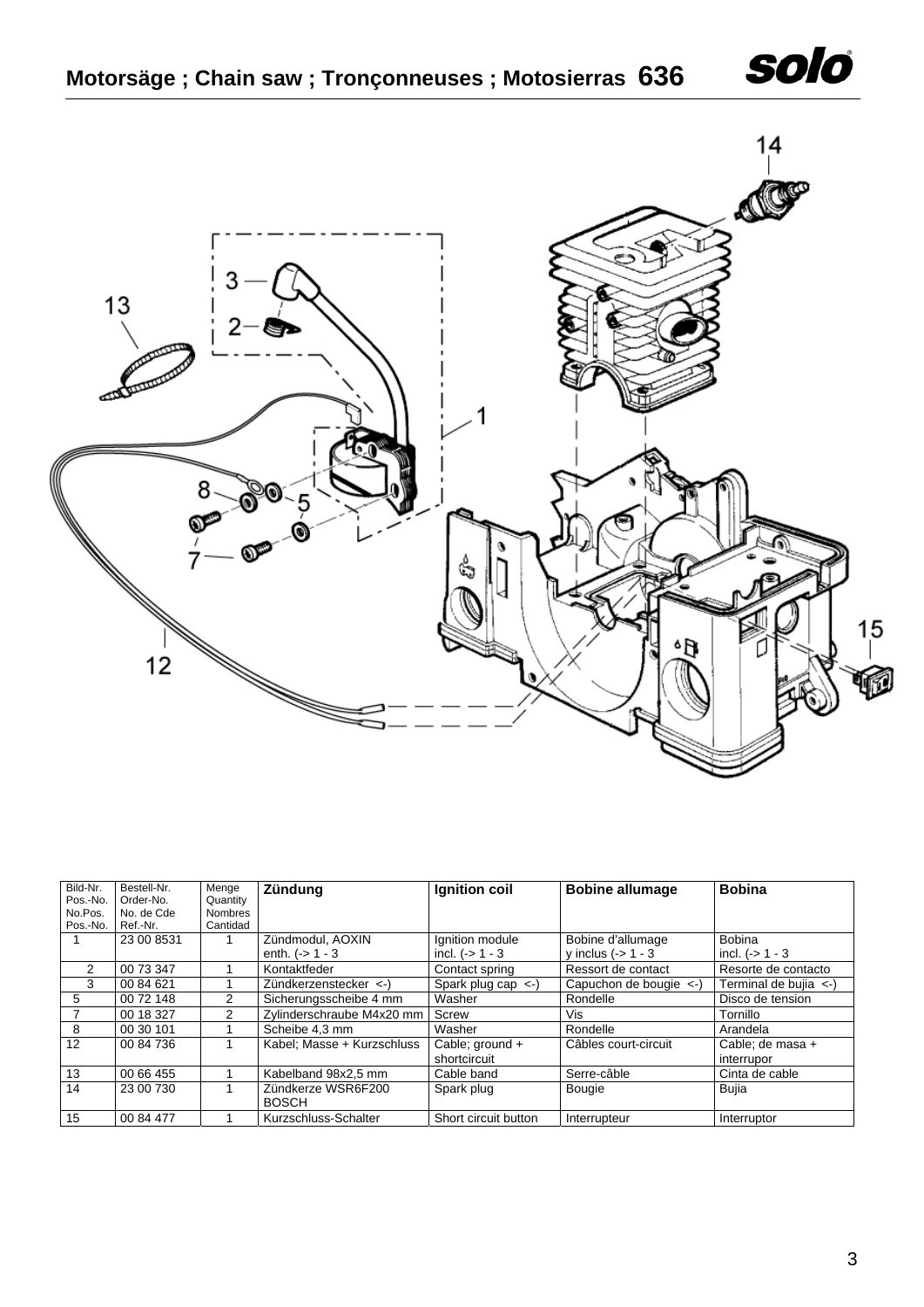



| Bild-Nr.                               | Bestell-Nr.  | Menge             | Luftfilter, Vergaser,       | Air filter,              | Filtre à air,                                                              | Filtro de aire,                 |
|----------------------------------------|--------------|-------------------|-----------------------------|--------------------------|----------------------------------------------------------------------------|---------------------------------|
| Pos.-No.                               | Order-No.    | Quantity          | <b>Auspuff</b>              | carburetor,              | carburateur.                                                               | carburador, escape              |
| No.Pos.                                | No. de Cde   | <b>Nombres</b>    |                             | lexhaust                 | echappement                                                                |                                 |
| Pos.-No.                               | Ref.-Nr.     | Cantidad          |                             |                          |                                                                            |                                 |
| 1                                      | 00 71 153    | $\overline{2}$    | Federring 20                | Spring ring              | Baque ressort                                                              | Resorte                         |
| $\overline{2}$                         | 23 00 779    | $\mathbf{1}$      | Vergaserstutzen             | Manifold                 | Bride d'admission                                                          | Brida carburador                |
|                                        |              |                   | enth. $(-2 - 5)$            | incl. $(-2 - 5)$         | y inclus $(-2 - 5$                                                         | $ $ incl. $($ -> 2 - 5          |
| 4                                      | 00 64 319    | 1                 | Schlauch 5x1,5              | Hose                     | Tuyau                                                                      | Tubo                            |
| $\overline{5}$                         | 60 63 322    | 1                 | Verbindungsschlauch <- )    | Hose connection $\lt$ -) | Raccord admission <- )                                                     | Tubo $\leftarrow$ )             |
| 6                                      | 25 00 636 02 | 1                 | Auspuff                     | Exhaust                  | Échappement                                                                | Escape                          |
| $\overline{7}$                         | 20 42 636    | 1                 | Isolierblech                | <b>Isolation plate</b>   | Tôle                                                                       | Chapa                           |
| $\boldsymbol{9}$                       | 20 61 513    | 1                 | Auspuffdichtung             | Exhaust gasket           | Joint d'échappement                                                        | Junta escape                    |
| 10                                     | 00 18 379    | $\overline{2}$    | Vierkantschraube M5x72,2 mm | <b>Screw</b>             | Vis                                                                        | Tornillo                        |
| 11                                     | 00 28 137    | 2                 | Sechskantmutter M5          | <b>Nut</b>               | Écrou frein m5                                                             | Tuerca                          |
| 12                                     | 00 72 144    | 4                 | Sicherungsscheibe 5 mm      | Tension washer           | Rondelle de tension                                                        | Arandela elastica               |
| 14                                     | 23 00 851 10 | 1                 | Vergaser, WT-839 D-CUT      | Carburetor               | Carburateur                                                                | Carburador                      |
| 15                                     | 60 74 962 25 | 1                 | Filtergehäuse               | Filter housing           | Boîtier du filtre à air                                                    | Caja de filtro                  |
| 16                                     | 20 48 387    | 1                 | Fiterplatte                 | Filter plate             | Plaque de filtre                                                           | Placa de filtro                 |
| 17                                     | 20 48 385    | 1                 | Filterschaumplatte          | Filter plate             | Plaque de filtre                                                           | Placa de filtro                 |
| 18                                     | 00 72 144    | 2                 | Sicherungsschreibe 5 mm     | Circlip                  | Rondelle crantée                                                           | Anillo circlip                  |
| 19                                     | 00 18 382    | $\overline{2}$    | Linsenschraube 5x55 mm      | <b>Screw</b>             | Vis                                                                        | Tornillo                        |
| 20                                     | 00 18 274    | 1                 | Linsenschraube 5x16 mm      | Screw                    | Vis                                                                        | Tornillo                        |
| 21                                     | 27 00 448    | 1                 | Primer                      | Primer                   | Pompe d'amorcage                                                           | Cabador                         |
| 22                                     | 00 64 431    | 1                 | Schlauch 3x1,5x70           | Hose                     | Tuyau                                                                      | Tubo                            |
|                                        | 00 64 407    | 0.08 <sub>m</sub> | Schlauch 2x1,5              | Hose                     | Tuyau                                                                      | Tubo                            |
|                                        | 60 74 637 25 | 1                 | Chokehebel                  | Choke lever              | Levier starter                                                             | Juego palanca                   |
|                                        | 60 74 638    | 1                 | <b>Stift Halbgas</b>        | Pin                      | Goujon                                                                     | Perno                           |
|                                        | 20 36 400    | 1                 | Gasgestänge                 | Throttle linkage         | Tringle                                                                    | Varilla de gas                  |
|                                        | 00 18 274    | $\overline{2}$    | Linsenschraube 5x16 mm      | Screw                    | Vis                                                                        | Tornillo                        |
| 23<br>24<br>25<br>26<br>27<br>28<br>29 | 00 73 434    | 2                 | Schlauchöse                 | Grommet                  | Collier                                                                    | Manguito de cable               |
|                                        | 20 61 514    | 1                 | Vergaserdichtung            | Carburetor gasket        | Joint de carburateur                                                       | Junta carburador                |
| 30                                     | 05 10 984    | 1                 | Reparatursatz / Dichtsatz - |                          | Repair-kit / gasket-kit Kit de réparation / pochette Juego de reparacion / |                                 |
|                                        |              |                   | Vergaser                    | carburetor               | de joints - carburateur                                                    | juego de juntas -<br>carburador |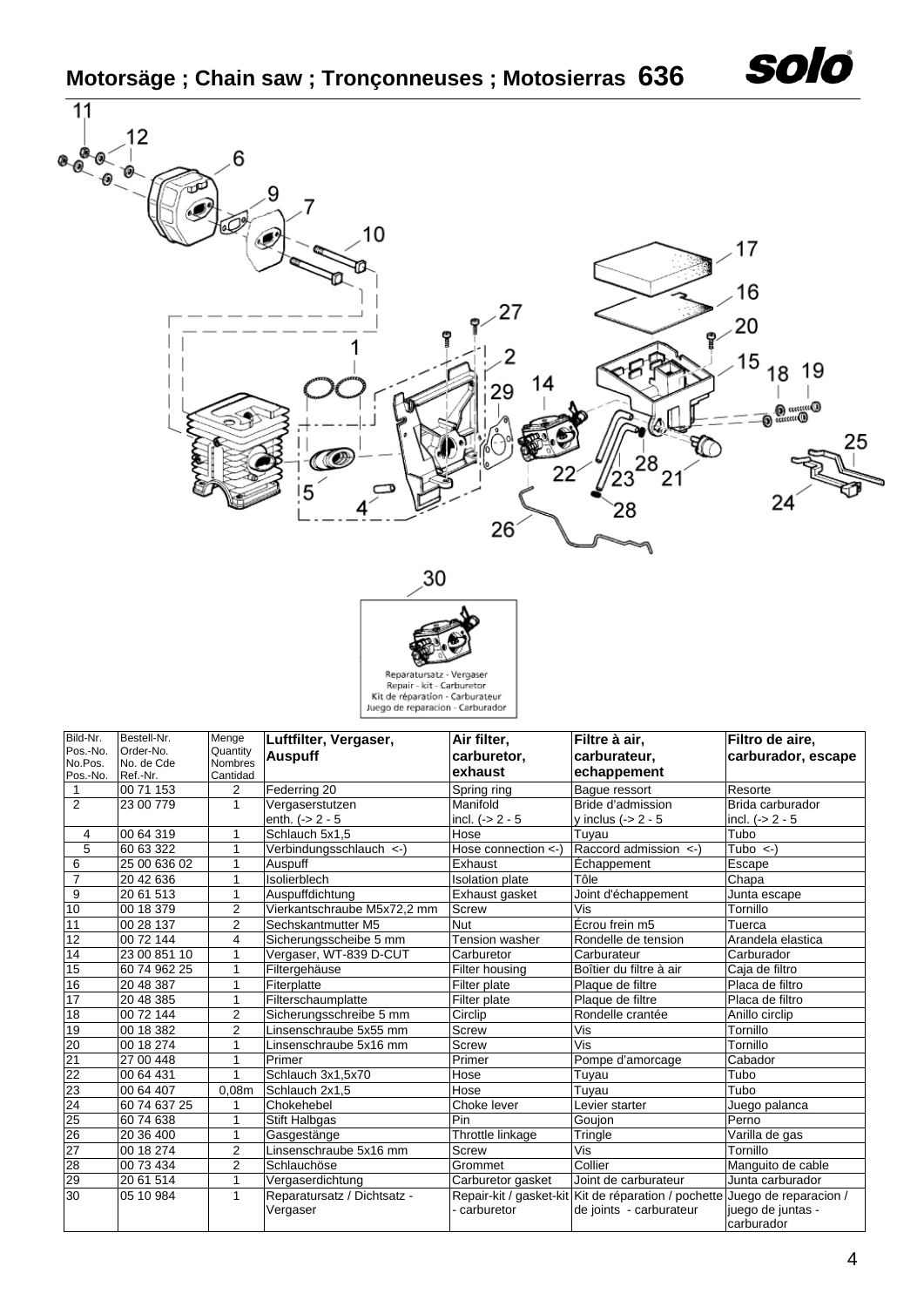



| Bild-Nr.<br>Pos.-No.<br>No.Pos.<br>Pos.-No. | Bestell-Nr.<br>Order-No.<br>No. de Cde<br>Ref.-Nr. | Menge<br>Quantity<br><b>Nombres</b><br>Cantidad | Ölpumpe, Kupplung,<br><b>Bremsband</b> | Oil-pump, cluch,<br>brake band    | Pompe à huile,<br>embrayage, ruban<br>de frein | Bomba de aceite,<br>embraque, cinta de<br>freno |
|---------------------------------------------|----------------------------------------------------|-------------------------------------------------|----------------------------------------|-----------------------------------|------------------------------------------------|-------------------------------------------------|
|                                             | 00 55 134                                          | 1                                               | Sicherungsring 12x1 mm                 | Circlip                           | Circlip                                        | Anillo de seguridad                             |
| $\overline{2}$                              | 00 31 194                                          | 1                                               | Scheibe 12x18x0,5 mm                   | Washer                            | Rondelle                                       | Arandela                                        |
| $\overline{3}$                              | 60 42 630                                          | $\mathbf{1}$                                    | Scheibe 10x48x1 mm                     | Washer                            | Rondelle                                       | Arandela                                        |
| $\overline{4}$                              | 35 00 429                                          | $\mathbf{1}$                                    | Fliehkraftkupplung M10x1               | Centrifugal clutch                | Embrayage centrifugue                          | Embrague centriefugal                           |
|                                             |                                                    |                                                 | enth. (-> 4, 5                         | incl. $(-)(-5)$ 4, 5              | y inclus $(-)(-5)$ 4, 5                        | incl. $(-)(-5)$ 4, 5                            |
| 5                                           | 00 71 226                                          | $\overline{2}$                                  | Druckfeder 1,7x6,2x17,5 mm <- )        | Pressure spring <-)               | Ressort de pression <-                         | Resorte de presión <-)                          |
| 6                                           | 35 00 433 25                                       | $\mathbf{1}$                                    | Kupplungsglocke 3/8" spez.             | Clutch drum                       | Cloche embrayage                               | Campana embrague                                |
| $\overline{7}$                              | 00 31 333                                          | $\mathbf{1}$                                    | Scheibe 8,1x32x1,5 mm                  | Washer                            | Rondelle                                       | Arandela                                        |
| 8                                           | 00 55 216                                          | 1                                               | Sicherungsscheibe 6 mm                 | Safety washer                     | Circlip                                        | Seguro                                          |
| 9                                           | 62 00 133 25                                       | $\mathbf{1}$                                    | <b>Bremsband</b>                       | <b>Brake band</b>                 | Ruban de frein                                 | Cinta de freno                                  |
| 10                                          | 00 70 254                                          | 1                                               | Druckfeder 1,6x10,2x56                 | Spring                            | Ressort                                        | Resorte                                         |
| 11                                          | 63 00 208 25                                       | $\mathbf{1}$                                    | Verstellung                            | <b>Brake linkage</b>              | Poussoir ressort frein                         | Varilla                                         |
| $\overline{12}$                             | 63 00 175 25                                       | $\mathbf{1}$                                    | <b>Druckblech</b>                      | Pressure plate                    | Levier de blocage frein<br>de chaîne           | Chapa de presión                                |
| 13                                          | 00 70 301                                          | 1                                               | Druckfeder 1,5x7x18,5                  | Pressure spring                   | Ressort de pression                            | Resorte                                         |
| 14                                          | 60 74 960                                          | $\mathbf{1}$                                    | Bremsbandabdeckung                     | Brake band cover                  | Recouvrement frein de<br>chaîne                | Chapa cinta de freno                            |
| 15                                          | 00 18 361                                          | 3                                               | Linsenschraube 5x12 mm                 | Screw                             | Vis                                            | Tornillo                                        |
| 16                                          | 61 00 471                                          | $\mathbf{1}$                                    | Schwertabdeckung<br>enth. (-> 16, 18   | Chain quard<br>incl. $(-516, 18)$ | Carter de chaîne<br>y inclus (-> 16, 18        | Cubierta espada<br>incl. (-> 16, 18             |
| 17                                          | 60 31 993                                          | 2                                               | Distanzbuchse                          | Distance sleeve                   | Entretoise                                     | Casquillo                                       |
| 18                                          | 00 68 312                                          | $\mathbf{1}$                                    | Selbstklebeschild "SOLO" <- )          | Sticker $\leftarrow$ )            | Autocollant <-)                                | Adhesivo <-)                                    |
| 19                                          | 00 20 214                                          | 2                                               | Sechskantmutter M8                     | <b>Nut</b>                        | Écrou                                          | Tuerca                                          |
| 20                                          | 06 10 462                                          | $\mathbf{1}$                                    | Ölpumpe Set                            | Oil pump set                      | Kit pompe à hulle                              | Juego bomba                                     |
|                                             |                                                    |                                                 | enth. (-> 20, 21                       | incl. (-> 20, 21                  | y inclus (-> 20, 21                            | incl. (-> 20, 21                                |
| 21                                          | 60 74 650                                          | 1                                               | Mitnehmerschnecke <-)                  | Activator $\lt$ -)                | Entraineur à vis $\leftarrow$ )                | Activador <-)                                   |
| 22                                          | 00 18 361                                          | 1                                               | Linsenschraube 5x12 mm                 | Screw                             | Vis                                            | Tornillo                                        |
| 23                                          | 60 63 334                                          | 1                                               | Ölschlauch                             | Oil hose                          | Tuyau d' huile                                 | Tubo de aceite                                  |
| 29                                          | 00 31 425                                          | 1                                               | Scheibe 8x14x0,5 mm                    | Washer                            | Rondelle                                       | Arandela                                        |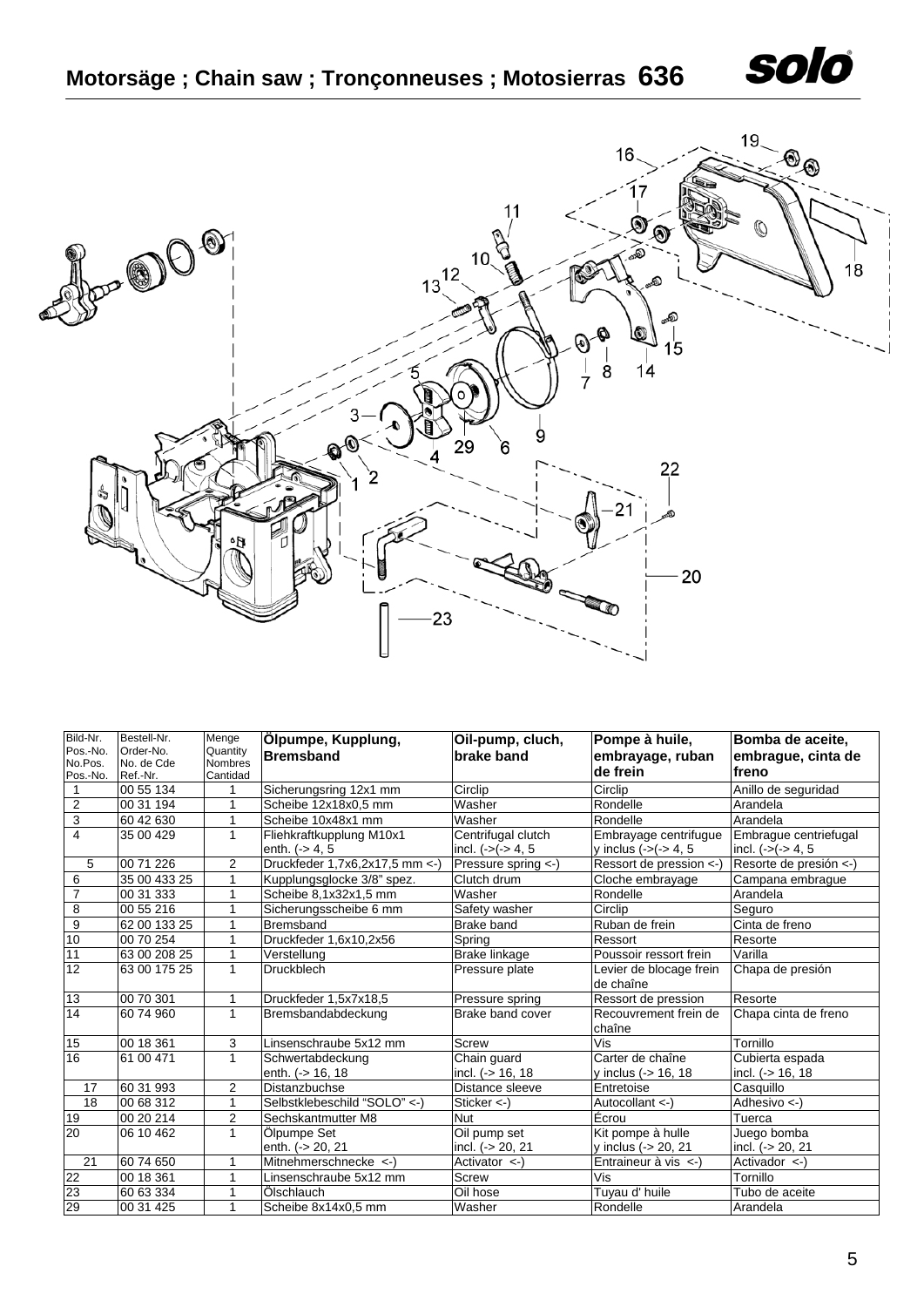# **Motorsäge ; Chain saw ; Tronçonneuses ; Motosierras 636**



| Bild-Nr.            |   | Bestell-Nr.             | Menge                      | Hauptgehäuse,                   |                       | Main housing, tank Carter principal, bouchon Carter principal, |                        |
|---------------------|---|-------------------------|----------------------------|---------------------------------|-----------------------|----------------------------------------------------------------|------------------------|
| Pos.-No.<br>No.Pos. |   | Order-No.<br>No. de Cde | Quantity<br><b>Nombres</b> | Tankverschluss,                 | cap, ventilation      | réservoir, tuyau aération                                      | tapa de deposito,      |
| Pos.-No.            |   | Ref.-Nr.                | Cantidad                   | Entlüftungsschlauch             | hose                  |                                                                | tubo ventilacion       |
| $\mathbf{1}$        |   | 61 00 410               | 1                          | Hauptgehäuse                    | Main housing          | Carter principal                                               | Carter principal       |
|                     |   |                         |                            | enth. (-> 1 - 12                | incl. $(-51 - 12)$    | y inclus (-> 1 - 12                                            | incl. $(-) 1 - 12$     |
| 2                   |   | 00 33 358               | 4                          | Distanzrohr 8/7,6x1,2x27,5 mm   | Spacer tube           | Entretoise                                                     | Tubo distanciador      |
| $\overline{3}$      |   | 00 18 380               | $\overline{2}$             | Stiftschraube M8x19 mm          | Screw                 | $\overline{\text{Vis}}$                                        | Tornillo               |
| 4                   |   | 00 40 188               | $\mathbf{1}$               | Zylinderstift 5 H8x14 mm        | Pin                   | Goujon cyl.                                                    | Pasador cil.           |
| 6                   |   | 60 63 348               | $\mathbf{1}$               | Kaftstoffschlauch 3x132 mm      | Fuel hose             | Tuyau                                                          | Tubo                   |
| $\overline{7}$      |   | 27 00 142               | $\mathbf{1}$               | <b>Filter Benzinsucher</b>      | Fuel pick-up          | Crépine d'essence                                              | Filtro gasolina        |
|                     |   |                         |                            | enth. $(-5.7, 8)$               | incl. $(-57, 8)$      | y inclus $(-5 7.8$                                             | incl. $($ > 7.8        |
|                     | 8 | 00 73 351               | $\mathbf{1}$               | Schlauchöse <- )                | Tube $eve < -1$       | Oiellet de tuyau <-)                                           | Ojete de tubo <-)      |
| 9                   |   | 27 00 445               | $\mathbf{1}$               | Tankverschluss, Benzin          | Tank cap              | Bouchon réservoir                                              | Tapa de deposito       |
|                     |   |                         |                            | enth. (-> 9; 10                 | incl. $(-59; 10$      | y inclus (-> 9; 10                                             | incl. $(-59; 10$       |
|                     |   | 10 00 62 347            | $\mathbf{1}$               | O-Ring 25x3 mm $\leftarrow$ )   | $O\text{-ring}$ <-)   | Joint torique <-)                                              | Anillo $\leftarrow$ )  |
| $\overline{11}$     |   | 27 00 326               | $\mathbf{1}$               | Tankverschluss, Öl              | Oil tank cap          | Bouchon réservoir huile                                        | Tapa de deposito       |
|                     |   |                         |                            | enth. (-> 11, 12                | incl. $(-) 11, 12$    | y inclus (-> 11, 12                                            | incl. (-> 11, 12       |
|                     |   | 12 00 62 147            | 1                          | O-Ring 25,3x2,4 mm <- ))        | $O\text{-ring}(-)$    | Joint torique <-))                                             | Anillo $\leftarrow$ )) |
| 16                  |   | 27 00 434               | $\mathbf{1}$               | Entlüftungsschlauch kompl.      | Ventilation hose      | Tuyau aération compl.                                          | Tubo ventilacion       |
|                     |   |                         |                            |                                 | compl.                |                                                                | compl.                 |
| 17                  |   | 27 00 432               | $\mathbf{1}$               | Belüftungsteil Öltank           |                       | Ventilation part oil tank Soupape d'aération réservoir         | Pieza de ventilacion   |
|                     |   |                         |                            |                                 |                       | d'huile                                                        | deposito de aceite     |
| 18                  |   | 00 72 140               | 4                          | Scheibe 5,2x12x0,5 mm           | Spring washer         | Rondelle                                                       | Muelle de disco        |
| 19                  |   | 00 18 340               | $\overline{4}$             | Zylinderschraube M5x40 mm       | <b>Screw</b>          | Vis                                                            | Tornillo               |
| 20                  |   | 00 84 477               | 1                          | Kurzschluss-Schalter            | Short circuit button  | Interrupteur                                                   | Interruptor            |
| 21                  |   | 00 69 841               | $\mathbf{1}$               | Selbstklebeschild "STOP"        | Sticker "STOP"        | Autocollant "STOP"                                             | Placa "STOP"           |
| 22                  |   | 00 73 439               | 1                          | Drehfeder 1,3x6,8 mm            | Torsion spring        | Ressort                                                        | Resorte                |
| 23                  |   | 60 74 960               | $\mathbf{1}$               | Bremsbandabdeckung              | Brake band cover      | Recouvrement frein de chaîne                                   | Chapa cinta de freno   |
| $\overline{24}$     |   | 00 18 361               | 3                          | Linsenschraube 5x12 mm          | <b>Screw</b>          | Vis                                                            | Tornillo               |
| 25                  |   | 61 00 471               | $\mathbf{1}$               | Schwertabdeckung                | Chain guard           | Carter de chaîne                                               | Cubierta espada        |
|                     |   |                         |                            | enth. (-> 25, 27                | incl. (-> 25, 27      | y inclus (-> 25, 27                                            | incl. (-> 25, 27       |
| 26                  |   | 60 31 993               | $\overline{2}$             | Distanzbuchse                   | Distance sleeve       | Entretoise                                                     | Casquillo              |
| $\overline{27}$     |   | 00 68 312               | $\mathbf{1}$               | Selbstklebeschild "SOLO" <- )   | Sticker <-)           | Autocollant <- )                                               | Adhesivo <-)           |
| 28                  |   | 00 20 214               | $\overline{2}$             | Sechskantmutter M8              | <b>Nut</b>            | Écrou                                                          | Tuerca                 |
| 29                  |   | 61 00 492               | $\mathbf{1}$               | Haube                           | Cover                 | Couvercle                                                      | Cubierta               |
|                     |   |                         |                            | enth. (-> 29 - 34               | incl. (-> 29 - 34     | y inclus (-> 29 - 34                                           | incl. (-> 29 - 34      |
| 30                  |   | 00 11 302 25            | $\mathbf{1}$               | Haubenschraube M5x12 mm         | <b>Screw</b>          | Vis                                                            | Tornillo               |
| 31                  |   | 60 42 893               | 1                          | Isolierfolie                    | <b>Isolating foil</b> | Feuille isolatrice                                             | Laminilla              |
| 32                  |   | 00 68 220               | $\mathbf{1}$               | Selbstklebeschild "Gehörschutz" | <b>Sticker</b>        | Autocollant                                                    | Adhesivo               |
| 33                  |   | 00 68 370               | $\mathbf{1}$               | Selbstklebeschild "Choke" <- )  | Sticker "Choke" <- )  | Autocollant "Choke" <-)                                        | Adhesivo "Choke" <-)   |
| 34                  |   | 00 68 214               | $\mathbf{1}$               | Selbstklebeschild "SOLO 636"    | <b>Sticker</b>        | Autocollant                                                    | Adhesivo               |
| 35                  |   | 00 68 546               | $\mathbf{1}$               | Selbstklebeschild "EasyStart"   | Sticker "EasyStart"   | Autocollant "EasyStart"                                        | Adhesivo "EasyStart"   |
| 36                  |   | 60 74 300               | $\mathbf{1}$               | Verschlussstopfen               | Plug                  | Bouchon                                                        | Tapon                  |
| 37                  |   | 00 61 342               | $\mathbf{1}$               | Klebefilz                       | Felt                  | Feutre                                                         | Fieltro                |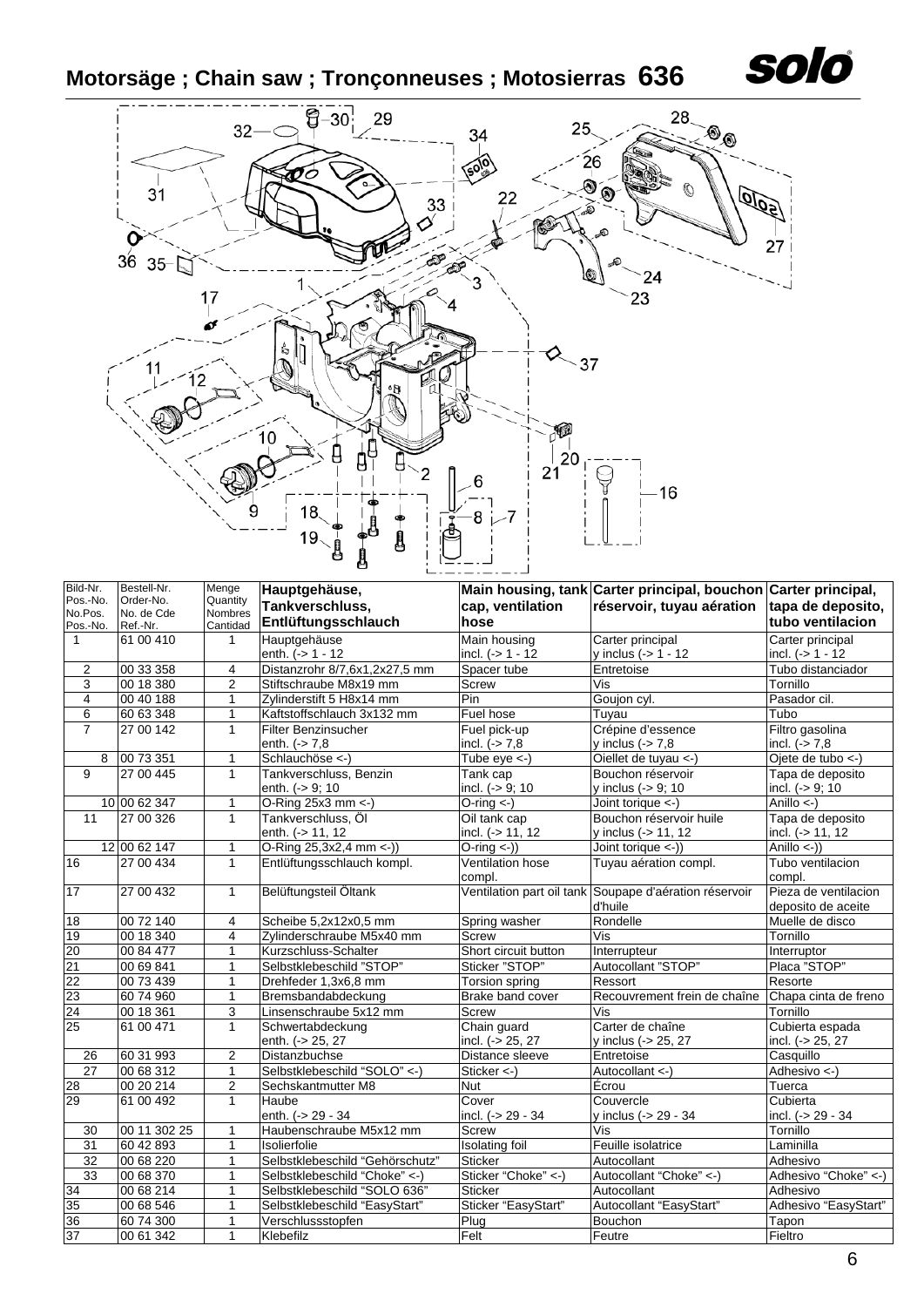



| Bild-Nr.          | Bestell-Nr.<br>Pos.-No. Order-No. | Menge<br>Quantity | <b>Starter</b>          | <b>Starter</b>                      | Lanceur               | Arranque              |  |
|-------------------|-----------------------------------|-------------------|-------------------------|-------------------------------------|-----------------------|-----------------------|--|
| No.Pos.           | No. de Cde                        | <b>Nombres</b>    |                         |                                     |                       |                       |  |
| Pos.-No. Ref.-Nr. |                                   | Cantidad          |                         |                                     |                       |                       |  |
|                   | 26 00 341                         |                   | Starter LL, kompl., rot | Starter compl., red                 | Lanceur compl., rouge | Arranque compl., rojo |  |
|                   |                                   |                   | enth. $(-) 1 - 11$      | incl. $(-51 - 11)$                  | y inclus $(-5 1 - 11$ | incl. $($ > 1 - 11    |  |
| 2                 | 20 43 635                         |                   | Luftführung             | Air quide                           | Conduit d'air         | Guia aire             |  |
| 3                 | 00 13 264                         | 3                 | Linsenblechschraube     | <b>Screw</b>                        | Vis                   | Tornillo              |  |
|                   |                                   |                   | $3.5 \times 6.5$ mm     |                                     |                       |                       |  |
| 5                 | 00 63 170 25                      |                   | Starterseil             | Starter rope                        | Corde de lanceur      | Cuerda de arranque    |  |
| 10                | 20 74 641                         |                   | Startergriff            | Starter grip                        | Poignée lanceur       | Empunadura arrangue   |  |
| 11                | 00 69 889                         |                   | $SKS "SOLO" < \cdot$    | Decal $\left\langle -\right\rangle$ | Autocollant <-)       | Etiqueta <-)          |  |
| 12                | 00 18 274                         | 2                 | Linsenschraube 5x16 mm  | Screw                               | Vis                   | Tornillo              |  |
| 13                | 00 18 257                         |                   | Linsenschraube 5x25 mm  | Screw                               | Vis                   | Tornillo              |  |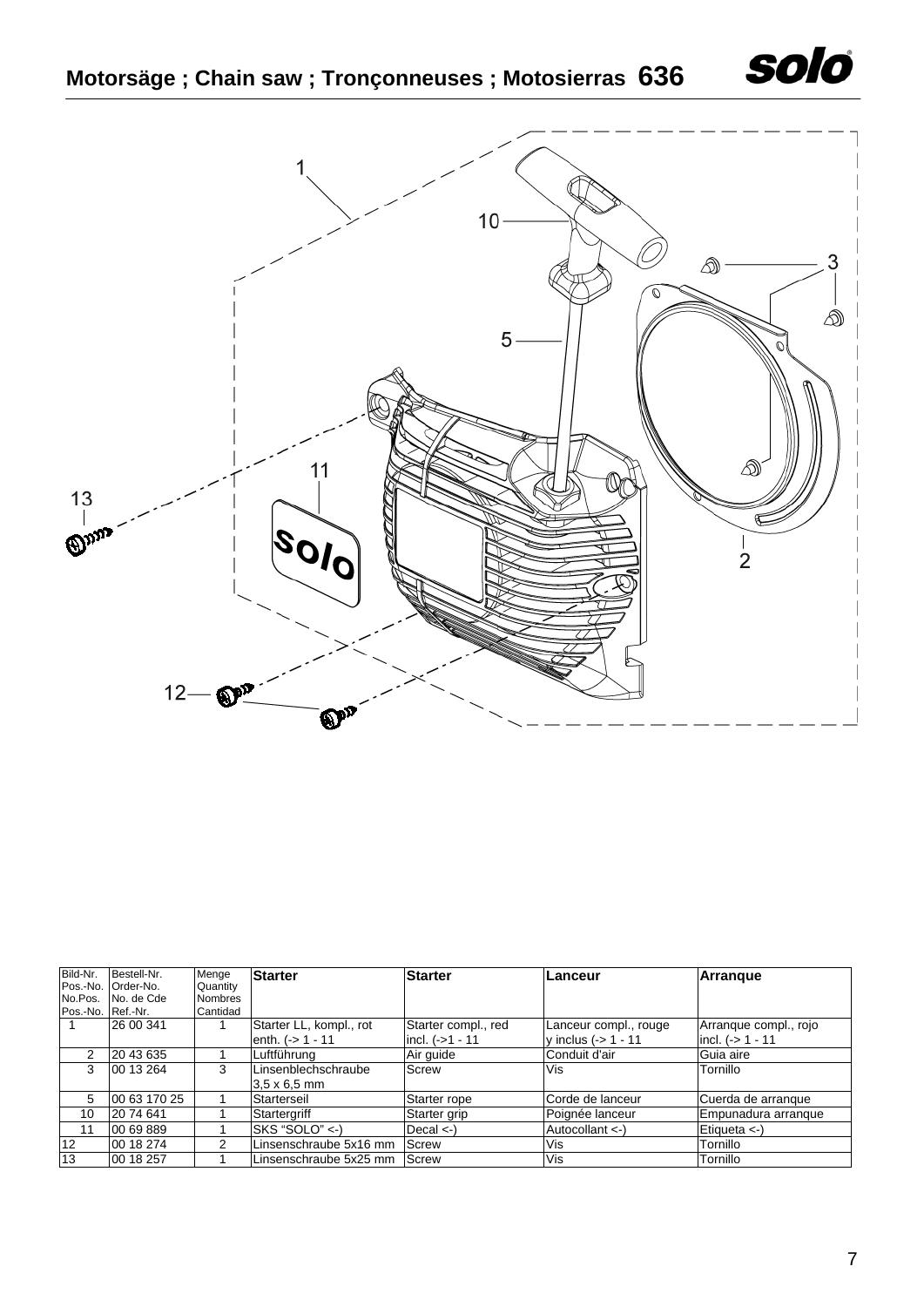

| Bild-Nr.       | Bestell-Nr.  | Menge          | <b>Bügel / Handgriff</b>    | <b>Handle bar</b>      | Etrier                  | Asa                     |
|----------------|--------------|----------------|-----------------------------|------------------------|-------------------------|-------------------------|
| Pos.-No.       | Order-No.    | Quantity       |                             |                        |                         |                         |
| No.Pos.        | No. de Cde   | <b>Nombres</b> |                             |                        |                         |                         |
| Pos.-No.       | Ref.-Nr.     | Cantidad       |                             |                        |                         |                         |
|                | 61 00 391    |                | Griffgehäuse kompl.,        | Handle housing compl., | Poignée étrier, compl.  | Carter compl.,          |
|                |              |                | enth. $(-) 1 - 7$           | incl. $(-51 - 7)$      | y inclus $(-) 1 - 7$    | incl. $(-51 - 7)$       |
| 2              | 60 74 968    | 1              | Sicherungshebel             | Safety lever           | Levier de sécurité      | Palanca seguridad       |
| 3              | 60 74 967    | 4              | Gashebel                    | Gas lever              | Levier des gaz          | Palanca de gas          |
| 4              | 00 73 419    | 1              | Schenkelfeder               | Spring                 | Ressort                 | Resorte                 |
| 5              | 60 74 803    |                | Griffschale                 | Grip cup               | Couvercle de poignée    | Cascara                 |
| 6              | 60 63 181    |                | Gummi-Element 11,5x14x19,8  | Rubber element         | Silent bloc             | Elemento de goma        |
| $\overline{7}$ | 00 18 356    | 2              | Linsenschraube $4x20 < -$ ) | $Screw < -$            | $Vis < -$               | Tornillo $\leftarrow$ ) |
| 8              | 00 73 397    | 3              | Dämpfungsfeder 2,5x13,5x33  | Spring                 | Ressort amortisseur     | Resorte                 |
| 9              | 00 18 361    | 6              | Linsenschraube 5x12 mm      | Screw                  | Vis                     | Tornillo                |
| 10             | 68 00 371    |                | Haltebügel                  | Handle bar             | Etrier                  | Estribo                 |
| 11             | 00 18 274    | $\overline{2}$ | Linsenschraube 5x16 mm      | <b>Screw</b>           | Vis                     | Tornillo                |
| 12             | 00 13 279    | 2              | Senk Schraube M5 x 16 mm    | <b>Screw</b>           | Vis                     | Tornillo                |
| 13             | 00 21 241    | 2              | 4 KT Mutter                 | <b>Nut</b>             | Écrou                   | Tuerca                  |
| 14             | 00 94 305    | 1              | Puffer 15 x 6 mit Zapfen    | <b>Buffer</b>          | <b>Butee Caoutchouc</b> | Tope                    |
| 15             | 60 73 642 25 | 1              | Handschutz                  | Hand protection        | Protection de main      | Proteccion de mano      |
| 16             | 00 42 306    |                | Paßhülse 7/5,3x9,5          | Sleeve                 | Douille                 | Casquillo               |
| 17             | 00 72 140    |                | Scheibe 5,2x12x0,5 mm       | Spring washer          | Rondelle                | Muelle de disco         |
| 18             | 00 30 108    |                | Scheibe 5,3 mm              | Washer                 | Rondelle                | Arandela                |
| 19             | 00 18 257    |                | Linsenschraube 5x12 mm      | Screw                  | Vis                     | Tornillo                |
| 20             | 60 32 669    |                | Schaltbolzen M4x32,1 mm     | Shift bolt             | Axe commande            | <b>Bulon</b>            |
| 21             | 00 28 118    |                | Sechskantmutter M4          | <b>Nut</b>             | Écrou                   | Tuerca                  |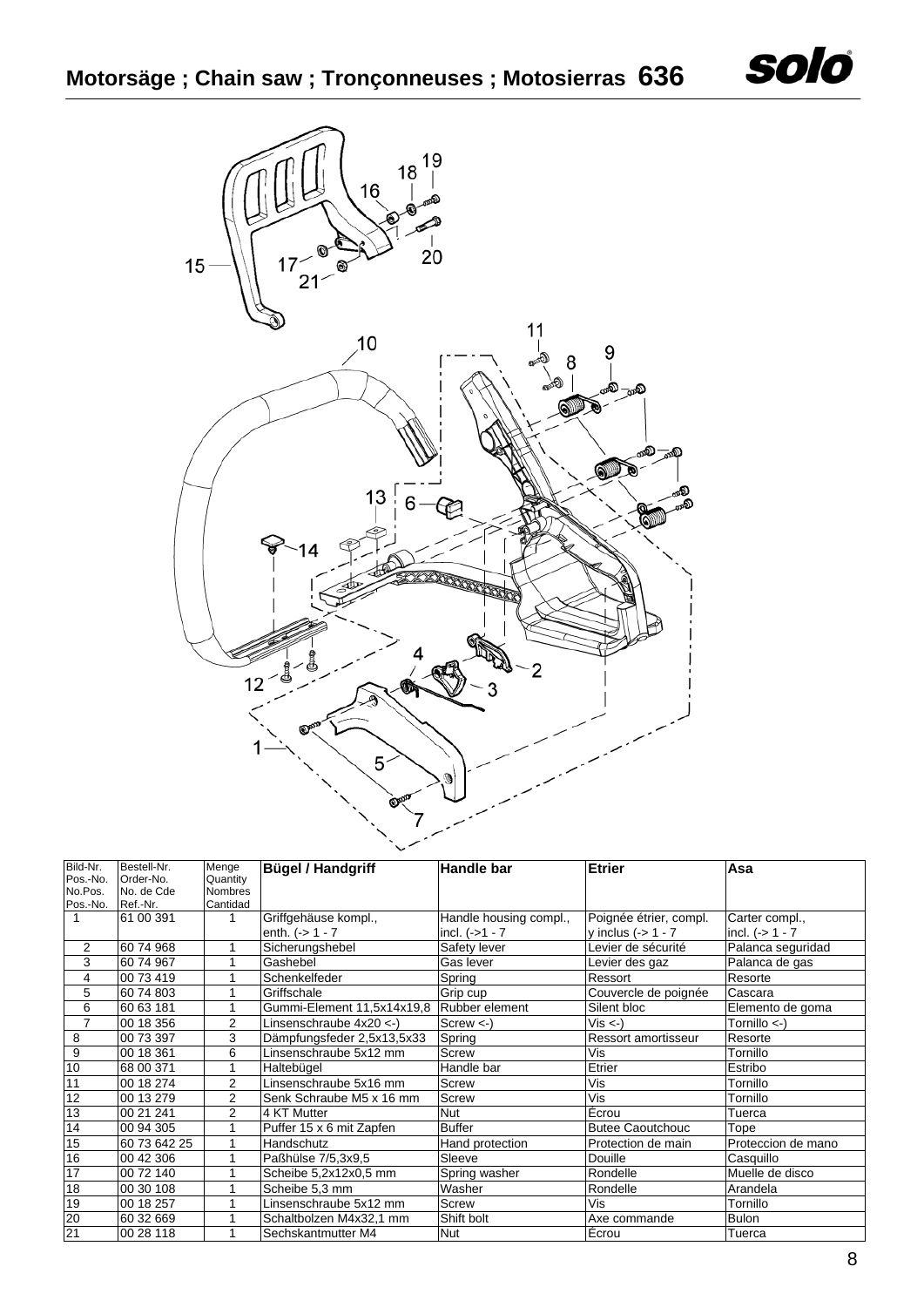

## **Motorsäge ; Chain saw ; Tronçonneuses ; Motosierras 636**



| Bild-Nr.        | Bestell-Nr.           | Menge          | Schwert, Kette,                                     | Guide bar, chain,          | Guide chaîne, chaîne, Espada, cadena,          |                            |
|-----------------|-----------------------|----------------|-----------------------------------------------------|----------------------------|------------------------------------------------|----------------------------|
| Pos.-No.        | Order-No.             | Quantity       | Anschlagkralle,                                     | bucking spike, Tension     | griffe de butée, Vis                           | garra de apoyo,            |
| No.Pos.         | No. de Cde            | Nombres        | Kettenspannung                                      | screw / tension carriage   | de tension                                     | <b>Tornillo de tension</b> |
| Pos.-No.        | Ref.-Nr.<br>63 00 360 | Cantidad<br>1  | Kettenspannung kpl.                                 | Kit tension screw          | Kit: vis de tension                            | Juego: tornillo de tension |
|                 |                       |                | enth. $(-) 1 - 9$                                   | incl. $(-51 - 9)$          | v inclus (-> 1 - 9                             | incl. $(-5)$ 1 - 9         |
| $\overline{c}$  | 60 31 306             |                | Einstellschraube                                    | F. H. Screw                | Vis t. c.                                      | Tornillo                   |
| 3               | 00 62 174             | 1              | O-Ring                                              | O-ring                     | Joint torique                                  | Anillo                     |
| $\overline{4}$  |                       |                | Getriebeabdeckung                                   | Gear cover                 |                                                |                            |
|                 | 60 74 124             |                |                                                     |                            | Couvercle de engrenage                         | Tapa de engranaje          |
| $\overline{5}$  | 60 31 307             | 1              | Kettenspannschraube                                 | Tornillo de tension        | Vis de tension                                 | Tornillo de tension        |
| $\overline{6}$  | 63 00 349             | 1              | Spannschlitten                                      | Tension carriage           | Support                                        | Carro                      |
| $\overline{7}$  | 00 18 354             | 1              | Linsenschraube 4 x 12 mm                            | <b>Screw</b>               | Vis                                            | Tornillo                   |
| $\overline{8}$  | 60 74 125             | 1              | Lagerung                                            | Support                    | Support                                        | Soporte                    |
| $\overline{9}$  | 00 31 572             | $\mathbf{1}$   | Scheibe $\lt$ -)                                    | Washer $\lt$ -)            | Rondelle <-)                                   | Arandela <-)               |
| $\overline{14}$ | 60 43 351             | $\mathbf{1}$   | Anschlagkralle                                      | <b>Bucking</b> spike       | Griffe de butée                                | Garra de apoyo             |
| 15              | 00 18 362             | 2              | Linsenschraube 5x10 mm                              | <b>Screw</b>               | Vis                                            | Tornillo                   |
| 16              | 00 18 380             | $\overline{2}$ | Stiftschraube M8x19 mm                              | <b>Screw</b>               | Vis                                            | Tornillo                   |
| $\overline{17}$ | 61 00 471             | 1              | Schwertabdeckung                                    | Chain guard                | Carter de chaîne                               | Cubierta espada            |
|                 |                       |                | enth. (-> 17, 19                                    | incl. (-> 17, 19           | y inclus (-> 17, 19                            | incl. (-> 17, 19           |
| 18              | 60 31 993             | $\overline{2}$ | Distanzbuchse                                       | Distance sleeve            | Entretoise                                     | Casquillo                  |
| $\overline{19}$ | 00 68 312             | $\mathbf{1}$   | Selbstklebeschild "SOLO" <- ) Sticker <- )          |                            | Autocollant <- )                               | Adhesivo <-)               |
| 20              | 00 20 214             | $\overline{2}$ | Sechskantmutter M8                                  | <b>Nut</b>                 | Écrou                                          | Tuerca                     |
| 21              | 69 00 133             |                | Führungsschiene, 3/8" spez., Guide bar, 3/8" spez., |                            | Guide, 3/8" spez.,                             | Espada, 3/8" spez.,        |
|                 |                       |                | 30cm (12")                                          | 30cm (12")                 | 30cm (12")                                     | 30cm (12")                 |
| 22              | 69 00 744             | $\mathbf{1}$   | Führungsschiene, 3/8" spez.,                        | Guide bar, 3/8" spez.,     | Guide, 3/8" spez.,                             | Espada, 3/8" spez.,        |
|                 |                       |                | 35 cm (14")                                         | 35 cm (14")                | 35 cm (14")                                    | 35 cm (14")                |
| 23              | 60 71 258             | $\mathbf{1}$   | Kettenschutz 44cm                                   | Chain protection 44 cm     | Fourreau de chaîne 44cm Proteccion cadena 44cm |                            |
| 27              | 69 00 132             |                | Halbmeiselkette 30 cm (12")                         | Chain 12" (30 cm)          | Chaîne 12" (30 cm)                             | Cadena 12" (30 cm)         |
|                 |                       |                | 3/8" spez., 45 Treibglieder                         |                            |                                                |                            |
| 28              | 69 00 136             | $\mathbf{1}$   | Halbmeiselkette 35 cm (14")                         | Chain 14" (35 cm)          | Chaîne 14" (35 cm)                             | Cadena 14" (35 cm)         |
|                 |                       |                | 3/8" spez., 52 Treibglieder                         |                            |                                                |                            |
| 30              | 05 40 199             |                | Verbindungsglied, ohne Niet                         | Connection link w/o rivet  | Maillon sans rivet                             | Eslabon de connexion       |
| 31              | 05 40 200             |                | Verbindungsglied mit Niet                           | Connection link with rivet | Maillon avec rivet                             | Eslabon con remache        |
| 32              | 05 40 201             |                | Treibglied                                          | Drive link                 | Maillon entraineur                             | Eslabon de mango           |
| 33              | 05 40 202             |                | <b>Niet</b>                                         | Rivet.                     | Rivet                                          | Remache                    |
| $\overline{34}$ | 05 40 197             |                | Linksschneider                                      | Left cutter                | Gouge gauche                                   | Cortador izquierda         |
| $\overline{35}$ | 05 40 198             |                | Rechtsschneider <-                                  | $Right$ cutter $\lt$ -)    | Gouge droite <-)                               | Cortador derecha <-)       |